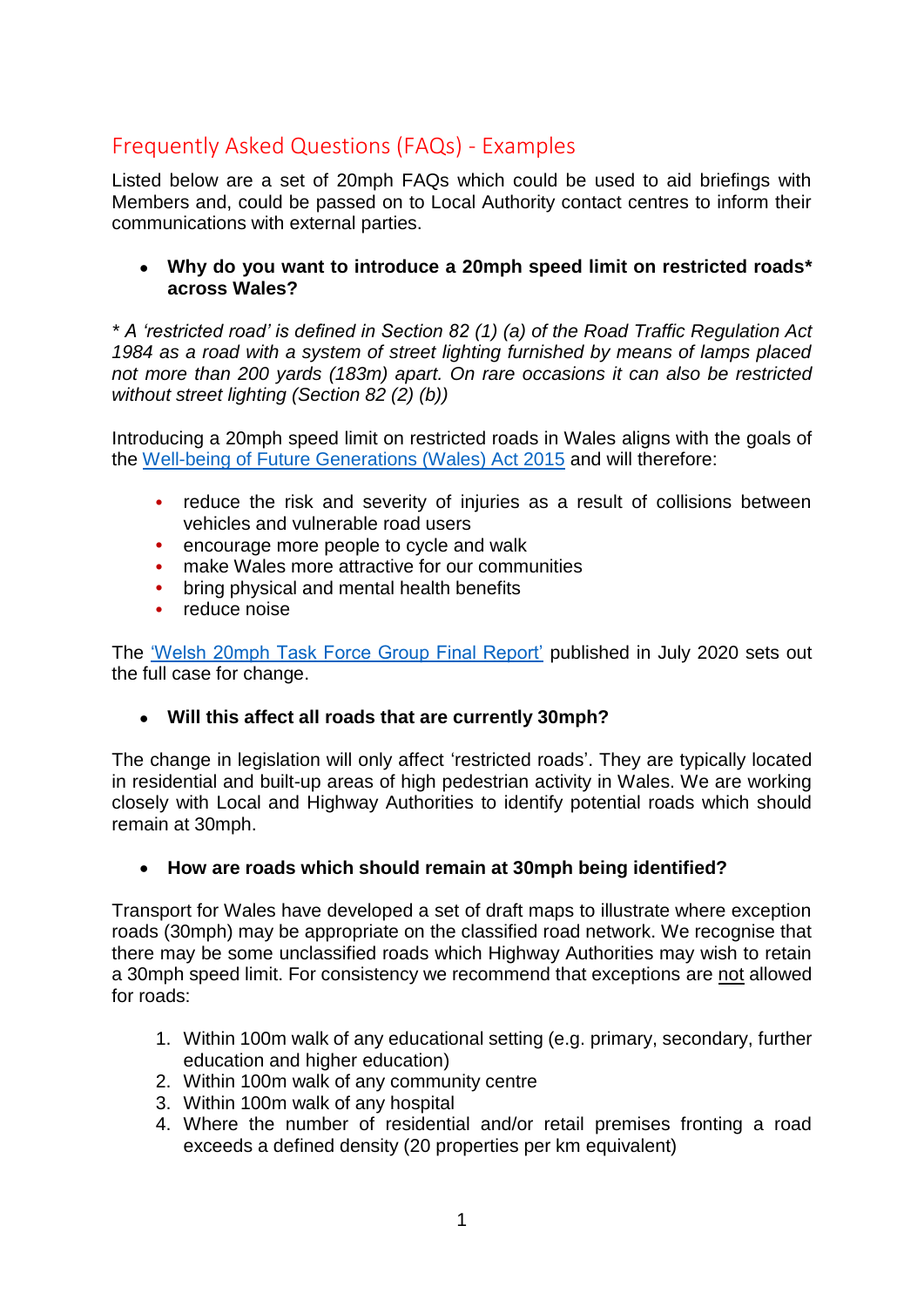We are now working closely with Highway Authorities to review these maps and finalise the list of proposed roads which should remain at 30mph, on a county-bycounty basis. These will be subject to the statutory Traffic Regulation Order or TRO process to retain the 30mph limit, should the legislation in the Senedd pass.

## **When are you planning to introduce the 20mph Default Speed Limits?**

The first phase of introducing a 20mph speed limit is currently taking place in eight settlement areas across Wales. These started in June 2021. St. Dogmaels in Pembrokeshire, St. Brides Major in the Vale of Glamorgan and Llanelli North in Carmarthenshire are already live. The remaining first phase settlements will be live in by the end of March 2022. An up-to-date list of live sites can be obtained from Transport for Wales.

The current ambition is to lay the statutory instrument to change the default speed limit to 20mph before the Senedd in June 2022. Should it pass, the legislation will come into force in the summer/early autumn of 2023. The default speed limit on all restricted roads in Wales will then change to 20mph.

## **How are you making people aware of the changes?**

We are carrying out local information campaigns in the first phase settlement areas and working with communities, schools, the Police and GoSafe to highlight the changes and the potential benefits. If the legislation is passed, there will be a National communication and marketing campaign to raise awareness in advance of the full rollout across Wales in 2023.

## **Will the Police enforce the proposed 20mph speed limit?**

Non-compliance with speed limits remains a criminal offence and we have been working closely with the Police and GoSafe to develop an Enforcement Strategy which we believe makes our roads safe for all users. We are trialling enforcement in the first phase settlements ahead of the proposed National Rollout.

## **Could reducing the speed limit cause congestion?**

1

We do not believe that a 20mph speed limit will increase the number of vehicles driving on the road, so there is no reason why congestion should increase. Potentially, traffic will flow more smoothly with less stopping and starting.

## **How will a lower speed limit promote walking and cycling?**

Lower speeds mean that people feel more comfortable to walk and cycle and it is safer for children to walk to school. Older people or people should also feel more able to travel independently and safely. There is a very large body of evidence<sup>1</sup> from across

<sup>&</sup>lt;sup>1</sup> [Children's Independent Mobility: an international comparison and recommendations for action :](https://westminsterresearch.westminster.ac.uk/item/98xyq/children-s-independent-mobility-an-international-comparison-and-recommendations-for-action) **[WestminsterResearch](https://westminsterresearch.westminster.ac.uk/item/98xyq/children-s-independent-mobility-an-international-comparison-and-recommendations-for-action)**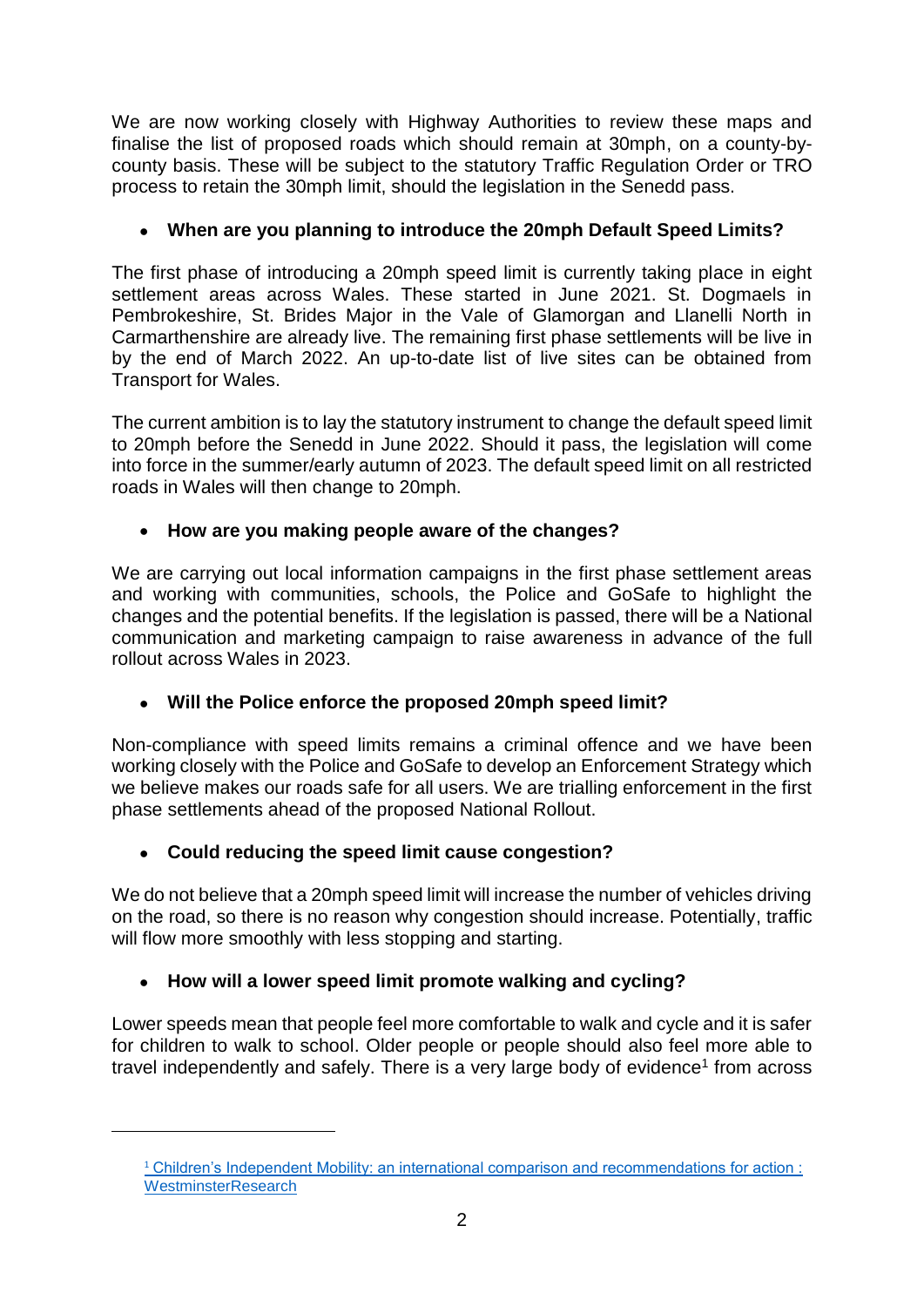the world and the UK that high vehicle speeds and traffic are the main reason why people do not walk or cycle to places, or do not allow their children to walk or cycle to school.

### **Could the new 20mph limit lead to more pollution?**

There is little evidence to suggest that reducing vehicle speeds to 20mph makes any difference to pollution. It is not as straightforward as more time driving equals more pollution. According to [AA for example,](https://www.theaa.com/driving-advice/fuels-environment/drive-economically) driving styles, acceleration, braking, vehicle condition, the distance travelled and engine temperature all play a part in the levels of pollutants being produced. With more trips being made on foot or cycle and less by car there will be an improvement in air quality.<sup>2</sup>

## **Will a reduced speed limit actually improve safety?**

The World Health Organisation states that the most effective way to improve pedestrian safety is to reduce the speed of vehicles. 50% of casualties on our roads in 2018, occurred on 30mph roads. The [Royal Society for the Prevention of Accidents](https://www.rospa.com/rospaweb/docs/advice-services/road-safety/drivers/inappropriate-speed.pdf)  [\(RoSPA\)](https://www.rospa.com/rospaweb/docs/advice-services/road-safety/drivers/inappropriate-speed.pdf) states that 45% of pedestrians get killed when struck by a car going at 30mph or less but only 5% do when going at 20mph or less.

#### **What data is being collected as part of the first phase of the 20mph rollout?**

Collecting traffic speed data will be an integral part of the evaluation process.

Monitors are going to be put in place in some of the settlement areas during the first phase to measure and capture information on air quality, as well as how drivers and pedestrians interact with each other when speeds are lower.

School pupils and parents will also be surveyed to determine if the 20mph has made any difference to their travel habits, when going to and from school, and their social activities.

The data collected will provide useful research which will be of benefit to other Local and Highway Authorities and possibly influence decision-making at a UK level.

1

The National Travel Attitudes Survey (NTAS) found that 66% of adults over the age of 18 agreed that "it is too dangerous for me to cycle on the roads". The figure was even higher for women, at 71% [\(walking-and-cycling-statistics-2019 \(publishing.service.gov.uk\);](https://assets.publishing.service.gov.uk/government/uploads/system/uploads/attachment_data/file/906698/walking-and-cycling-statistics-england-2019.pdf)

[Why do people choose not to cycle? | Share The Road](https://www.sharetheroad.ca/why-do-people-choose-not-to-cycle--s16209)

[Campaign launched to make 30 km/h streets the norm for cities worldwide \(who.int\)](https://www.who.int/news/item/22-03-2021-campaign-launched-to-make-30-km-h-streets-the-norm-for-cities-worldwide)

[Full article: What aspects of traffic intensity most influence cycling mode choice? A study of commuting in](https://www.tandfonline.com/doi/full/10.1080/15568318.2021.1999539)  [Surrey, UK \(tandfonline.com\)](https://www.tandfonline.com/doi/full/10.1080/15568318.2021.1999539)

<sup>&</sup>lt;sup>2</sup> See for example: Skyrad - [Transport Innovation Research](https://skyrad.co.uk/transport-innovation-research/)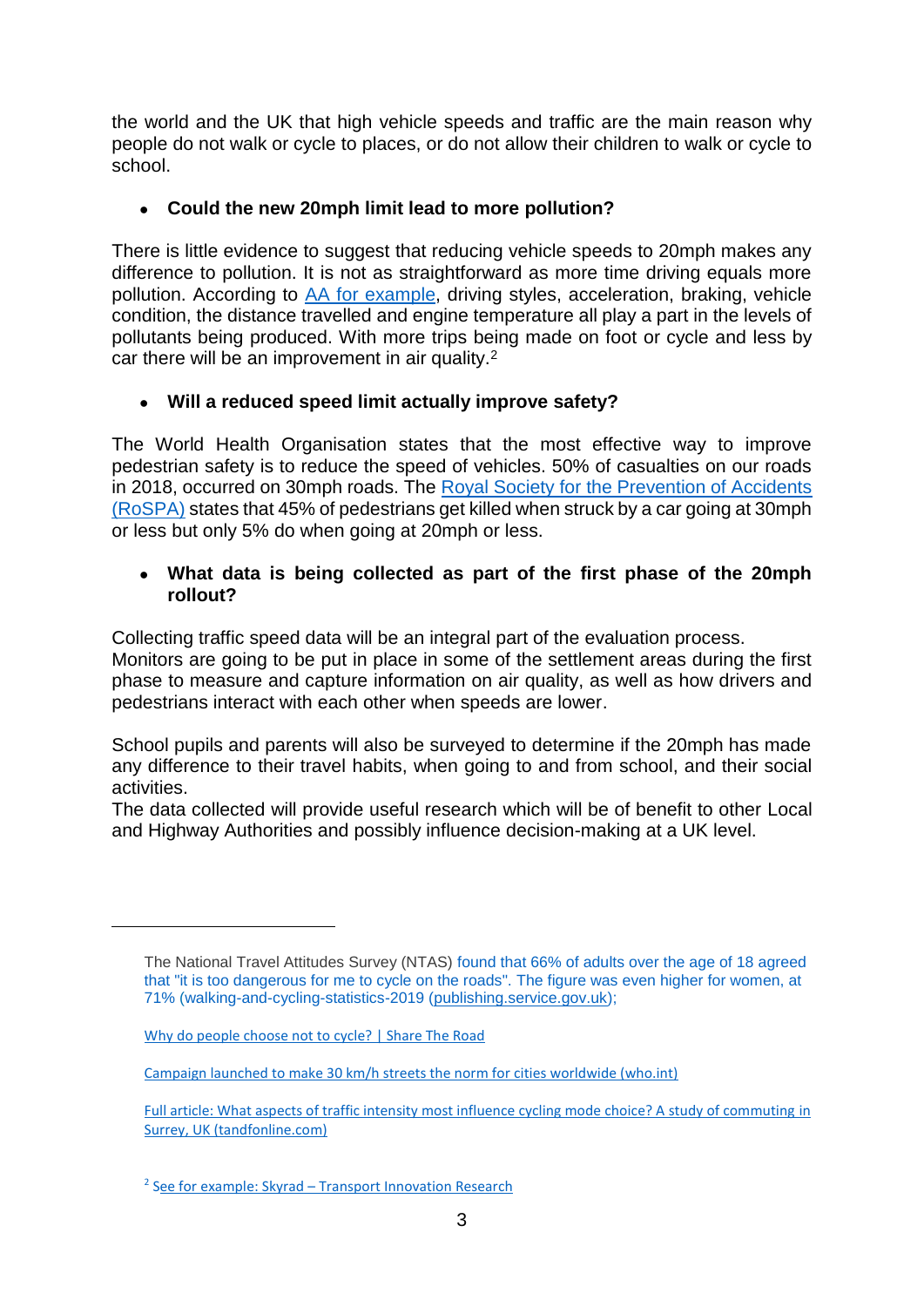## **Isn't 20mph around schools enough?**

No. This doesn't encourage children to walk or cycle to school because it only gives them added protection in the vicinity of the school, where they already have greater safety from what's called the 'critical mass effect' or often referred to as 'safety in numbers'. 80% of child casualties are on non-school trips<sup>3</sup> so by introducing a default 20mph speed limit, children are safer from the moment they leave their homes. In addition, a local, area-wide 20mph limit will help everyone to get out and about more easily within their communities.

#### **There are already problems achieving compliance with 30mph. How do you expect to achieve compliance with 20mph?**

We do not expect change to happen overnight. The new default speed limit will need some time to bed in. The Communication and Marketing Campaign by the Welsh Government will be targeted at capturing the 'hearts and minds' of people and lead to behaviour change. This will help Wales reach its decarbonisation targets by 2050.

The Programme will be supported by the Police and GoSafe through enforcement, where appropriate. We do not propose introducing speed humps etc as was the case in the past unless we have to, and that will be because other measures have not managed to reduce speeds down to where they should be.

Any reduction in speed should be seen as a positive outcome and the scheme should not be judged if there isn't full compliance with 20mph within the first months (or even years). Not all motorists comply with speed limits now whether that's 30mph, 40mph or even 70mph on dual carriageways and motorways.

#### **Why can't the 20mph limit be set up as timed limits (illuminated speed limit signs showing 20) during school hours only?**

The change in the default speed limit is a more fundamental change designed to encourage everyone to choose active travel and public transport whenever possible. It is about making communities safer and better places to live. Using illuminated time limited speed limits around schools would not encourage children to walk or cycle to school because it only gives them added protection in the vicinity of the school, where they already have greater safety from what's called the 'critical mass effect' or often referred to as 'safety in numbers'. 80% of child casualties are on non-school trips. By introducing a default 20mph speed limit, children are safer from the moment they leave their homes. In addition, a local, area-wide 20mph limit will help everyone to get out and about more easily within their communities.

 **If the 20mph speed limit is being introduced to increase safety, why is there no scheme to resolve the parking issues outside all schools? E.g. Cars parked on and blocking pavements causing issues for pedestrians.**

Most parking issues can be dealt with by the local authority, so you should raise your concerns with them. WG are looking into giving local authorities further powers to

1

<sup>&</sup>lt;sup>3</sup> [The Facts About Road Accidents and Children \(theaa.com\)](https://www.theaa.com/staticdocs/pdf/aboutaa/child_safety.pdf)